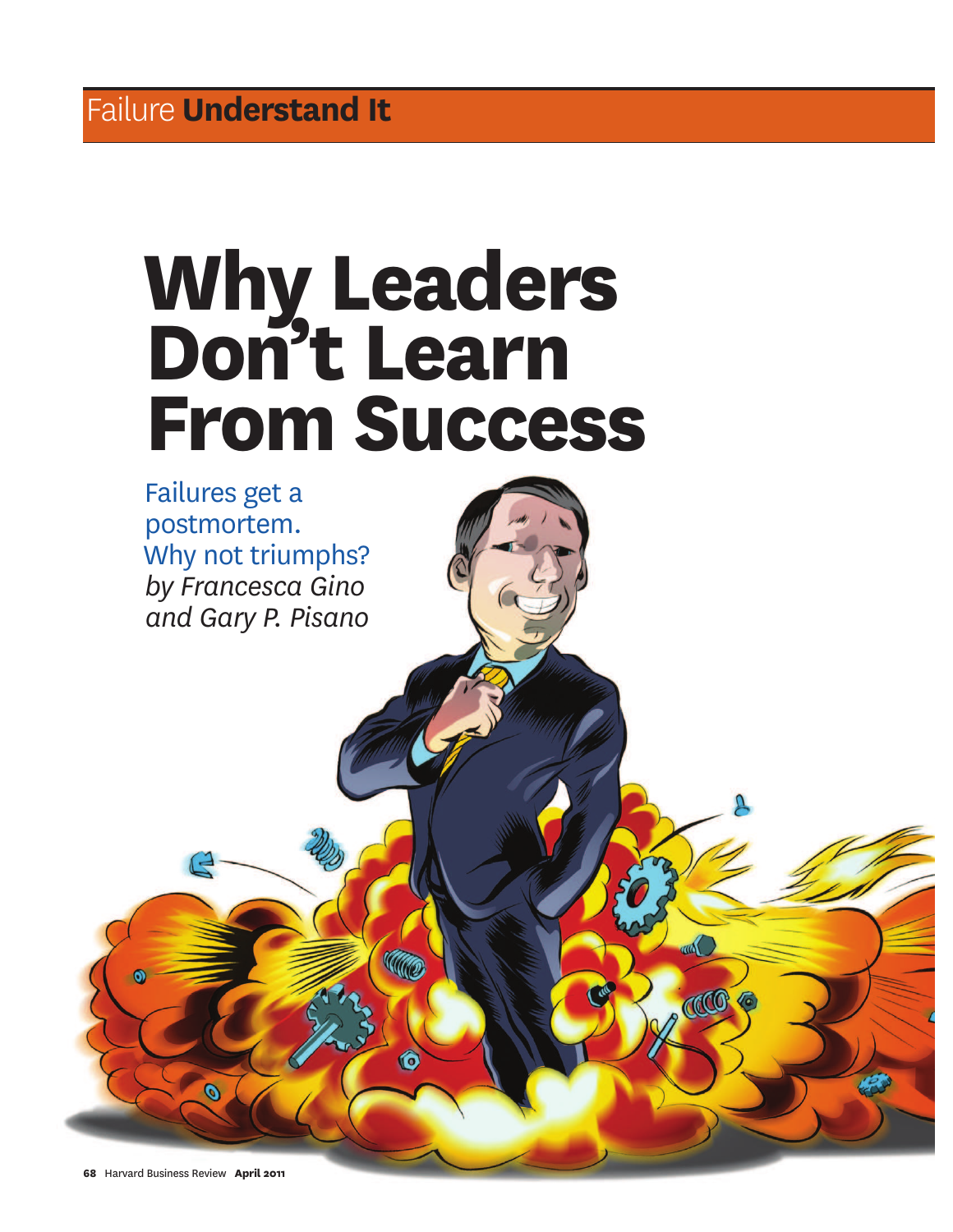

**Francesca Gino** (fgino@ hbs.edu) is an associate professor of business administration at Harvard Business School.

**Gary P. Pisano** (gpisano@ hbs.edu) is the Harry E. Figgie, Jr., Professor of Business Administration at Harvard Business School.

process or summarist and ministration at Harvard<br>Business School.<br>THE ANNALS of business his<br>companies that once domin<br>fell into decline. The usual r<br>too close to existing custor<br>short-term financial perfor<br>to adapt busine **THE ANNALS** of business history are full of tales of companies that once dominated their industries but fell into decline. The usual reasons offered-staying too close to existing customers, a myopic focus on short-term financial performance, and an inability to adapt business models to disruptive innovation don't fully explain how the leaders who had steered these firms to greatness lost their touch.

In this article we argue that success can breed failure by hindering learning at both the individual and the organizational level. We all know that learning from failure is one of the most important capacities for people and companies to develop. Yet surprisingly, learning from success can present even greater challenges. To illuminate those challenges—and identify approaches for overcoming them—we will draw from our research and from the work of other scholars in the field of behavioral decision making, and focus on three interrelated impediments to learning.

The first is the inclination to make what psychologists call fundamental attribution errors. When we succeed, we're likely to conclude that our talents and our current model or strategy are the reasons. We also give short shrift to the part that environmental factors and random events may have played.

The second impediment is overconfidence bias: Success increases our self-assurance. Faith in ourselves is a good thing, of course, but too much of it can make us believe we don't need to change anything.

The third impediment is the failure-to-ask-why syndrome—the tendency not to investigate the causes of good performance systematically. When executives and their teams suffer from this syndrome, they don't ask the tough questions that would help them expand their knowledge or alter their assumptions about how the world works.

#### **Lessons from Ducati**

We began to examine the challenges of learning from success in 2004, when we did a case study of an organization with a long history of winning: the Ducati Corse motorcycle racing team. Motorcycle racing may seem a long way from the world of business, but in fact it provides a perfect laboratory for research on learning. Performance is unambiguously measurable by lap times and race results. You know with brutal precision whether you're getting better or worse. Racing is also unforgiving. The race is Sunday, and it won't wait if you're late. Finally, the racing circuit is intensely competitive: During a season a dozen world-class teams battle each week for the top spot. For an organization like Italy's Ducati, wins have a huge impact on brand equity and commercial bike sales.

In 2003, Bologna-based Ducati entered the Grand Prix motorcycle racing circuit (or "MotoGP") for the first time. Being a newcomer, it approached 2003 as "a learning season," its team director told us. The goal was to acquire knowledge that would help it develop a better bike for future seasons. To that end, the team fitted its bikes with sensors that captured data on 28 performance parameters (such as temperature and horsepower). Riders were debriefed after every race to get input on subjective characteristics like handling and responsiveness. The team looked like a model learning organization.

Then something unexpected happened: The rookie team finished among the top three in nine races and was second overall for the season, and its bike was the fastest in the field. But with each success the team focused more on winning and less on learning, and it ended up analyzing little of the data it collected. As one team member commented, "You look at the data when you want to understand what's going wrong. You do not look at the data because you want to understand why you're performing well."

The successful season caused the team members to believe Ducati could win it all in 2004. After all, if they could finish second as rookies, why shouldn't they take first now that they had some experience?

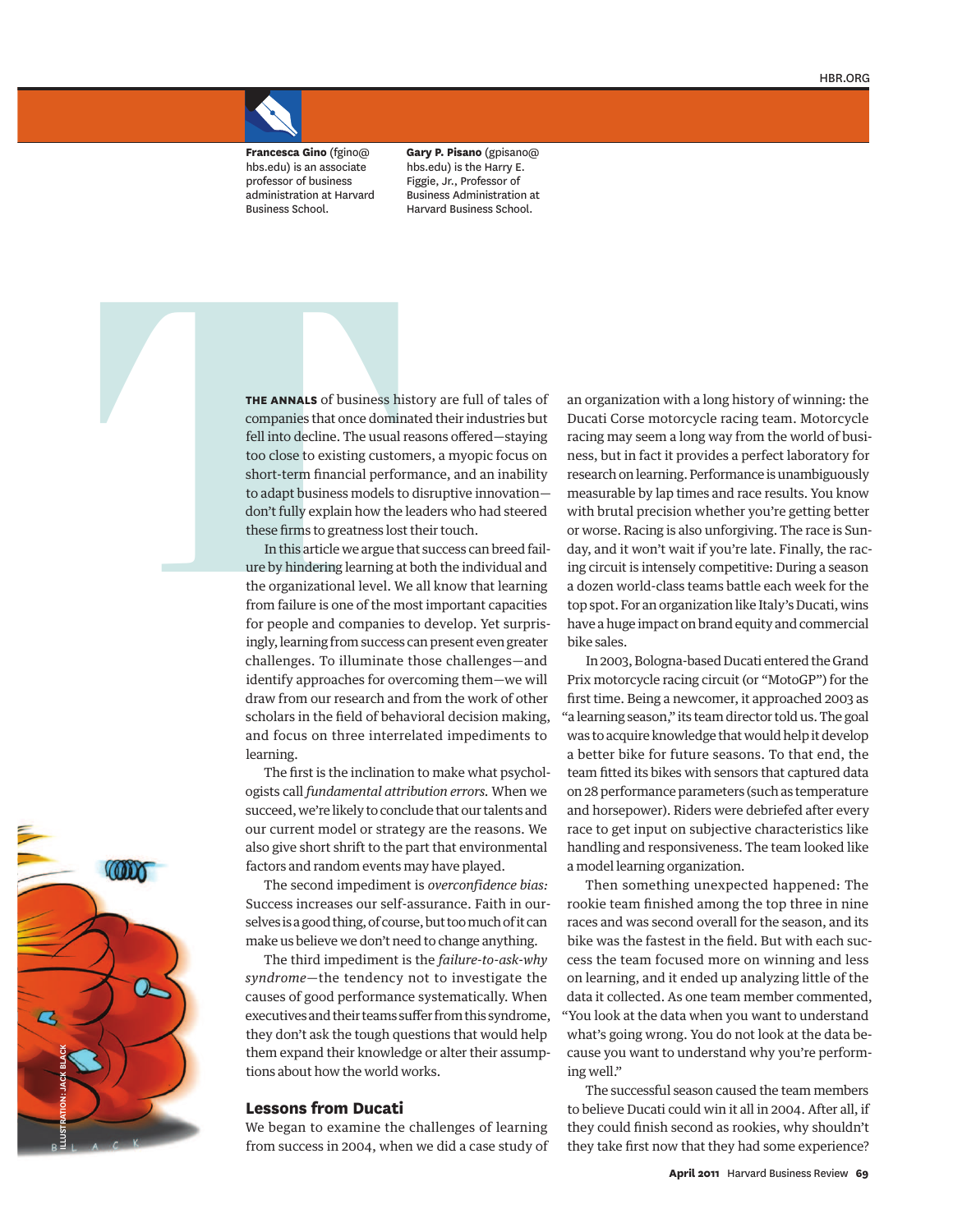## FOCUS ON FAILURE



I was considered by all my masters and my father a very ordinary boy, rather below the common standard of intellect."

CHARLES DARWIN **SCIENTIST** 

This confidence manifested itself in the decision to radically redesign the team's bike for the 2004 season rather than incrementally improve the 2003 model.

More than 60% of the 2004 model's 915 components were new. But at the outset of that season, it became apparent that the bike had serious handling problems and that the team had made a big mistake in changing so much at once without giving itself the time to test everything.

Interestingly, the team still finished third overall that year—thanks to extensive experiments it conducted to understand the causes of the bike's problems. Though third place wasn't bad, it was viewed as a failure, given the high expectations. And this disappointment then triggered a comprehensive and ultimately quite effective reexamination of the team's approach to developing bikes. (One big change was to have the engineering group begin developing the bike for the next season much earlier, so it could be thoroughly tested before being raced.) The team turned in solid performances in the 2005 and 2006 seasons and took the world title in 2007. In short, success led the Ducati Corse team to stop learning, and only perceived failure caused it to start again.

After studying Ducati, we went on to conduct research in the entertainment, pharmaceutical, and



Success led the Ducati racing team to stop learning, and only a perceived failure caused it to start again. After its disappointing thirdplace finish, the team reexamined its approach to developing bikes.

software industries and performed experiments in the laboratory and in executive education classes. Again and again, we saw the same phenomenon. Ultimately, we recognized that there was a common cause: the three impediments to learning.

#### **Making Dangerous Attribution Errors**

In racing, many interdependent factors affect outcomes. Without a detailed analysis, it was impossible to know whether the Ducati team's performance in 2003 was due to its bike design, its strategy for particular races, its riders' talents and decisions, bad choices by other teams, luck, random events like the weather or crashes, or some complex combination of all those things. And without such knowledge (and given Ducati's long history of winning in other venues), it was too easy to attribute the team's excellent performance to the quality of its decisions, actions, and capabilities.

In business, likewise, any number of factors may lead to success, independent of the quality of a product or management's decisions. Yet it is all too common for executives to attribute the success of their organizations to their own insights and managerial skills and ignore or downplay random events or external factors outside their control. Imagine, for instance, that you are leading a team whose numbers are great: It's tempting to credit yourself or your team's actions for that achievement, though it may actually just be a stroke of good luck or the result of your competitors' problems.

Research (including a classic study by the psychologists Edward Jones and Victor Harris) has proved that this is normal human behavior. Moreover, when examining the bad performance of others, people tend to do the exact opposite. In exercises that we conducted in executive education classes at Harvard, the University of North Carolina at Chapel Hill, and Carnegie Mellon University, most participants, when evaluating the success of others, minimized the role of leadership skills and strategy and maximized the role of external factors and luck.

Another study found that people also have trouble adjusting for the difficulty of the situation when judging successes. (See the sidebar "The Challenge of Discounting Easy Successes.") In business this bias can affect many critical decisions, including whom to hire or promote, which products to launch, and which practices to spread throughout the organization. Someone who has led a thriving business in a highly profitable industry, for instance, often ap-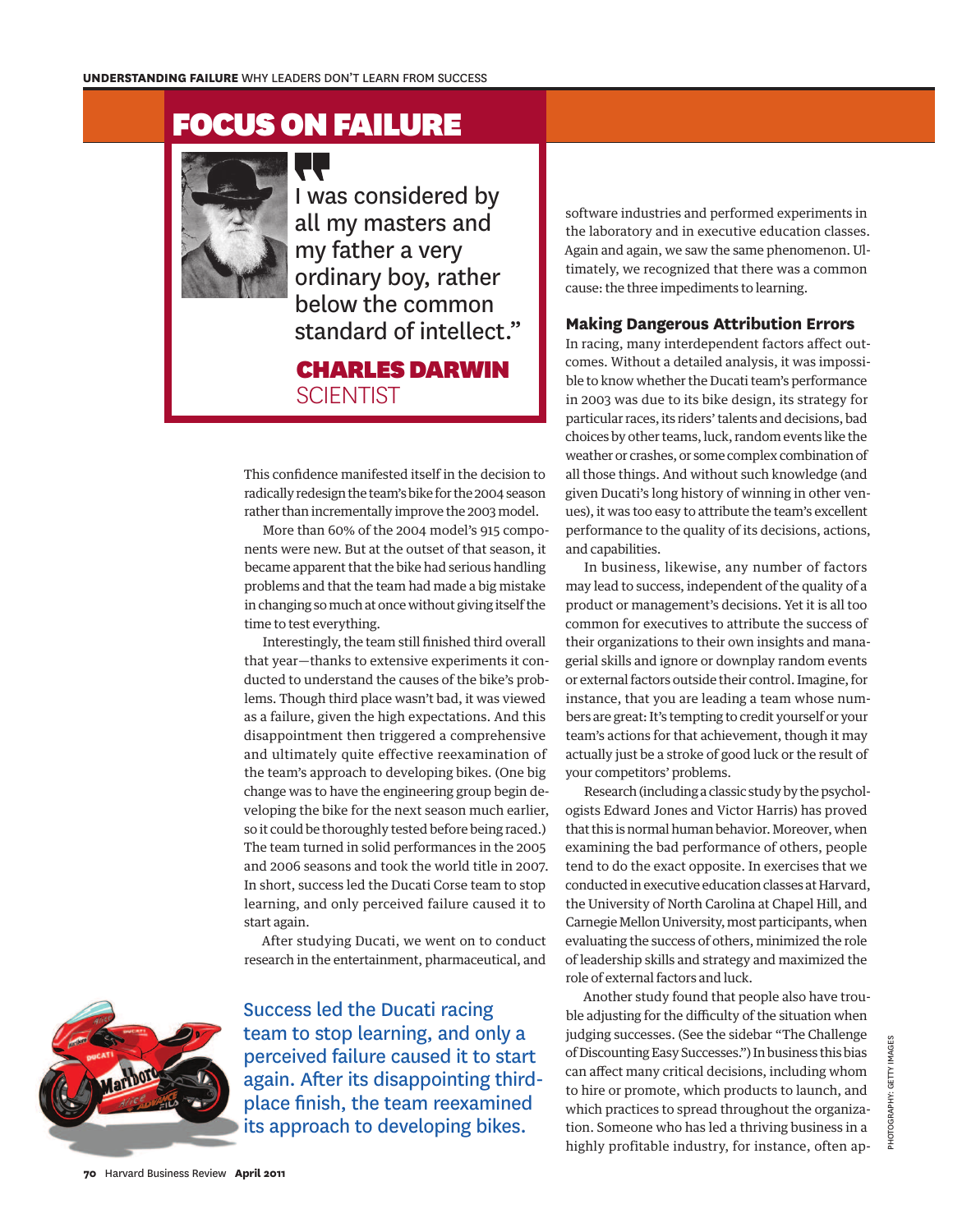#### **Idea in Brief**

Virtually all leaders recognize the need to learn from failures, but amazingly few try to understand the true causes of their firms' successes, which helps explain why great companies fall into decline.

The reality is, success can breed failure by hindering learning at both individual and organizational levels, in three interrelated ways:

1 When we succeed, we tend to give too much credit to our talents and our model or strategy and too little to external factors and luck.

2 Success can make us so overconfident that we believe we don't need to change anything.

**3** We have a tendency not to investigate the causes of good performance.

Recognizing that these impediments exist is a big first step in overcoming them. Some basic practices also can help: systematic after-action reviews, tools like Six Sigma, and experiments that test assumptions about what is needed to achieve great performance.

pears more attractive than a similarly skilled or even more qualified candidate who has struggled to lead a firm in an industry in which most companies are failing.

We repeatedly observed pharmaceutical companies making these kinds of attribution errors in choosing which drugs to kill or push forward. They selected drugs whose initial tests were successful as potential winners and allocated more money to them for further testing and development. But often managers assumed a success was due to the unique abilities of their in-house scientists and didn't consider whether it could be due to greater general knowledge in that particular scientific area, which competitors might have, too.

In addition, we found that long lead times can blind executives to problems with their current strategies. Again, consider the pharmaceutical industry. Because it takes 12 years, on average, to get a drug from discovery to market, a company's performance today has relatively little to do with its most recent actions and decisions. Yet both managers and investors often attribute today's high performance to the company's current strategy, management, and scientists.

#### **Falling Prey to the Overconfidence Bias**

Without some confidence, we could not make decisions or tackle any kind of risky endeavor; we would be constantly second-guessing ourselves. That said, too much confidence can be a problem, and nothing inflates confidence like success. Take Alan Greenspan, who until the near meltdown of the financial system in 2008 was considered one of the best Federal Reserve chairmen in U.S. history. Afterward, it became apparent that Fed policy makers, led by Greenspan, had placed too much faith in their financial models. In testimony to Congress in October

2008, Greenspan acknowledged his own shock that the models had failed. And, of course, he was not the only one who succumbed to excessive confidence. During the housing boom, many leaders of large and small banks and managers of mortgage lending, investing, and trading operations stopped examining the key assumptions that underpinned the models they were using.

Success can make us believe that we are better decision makers than we actually are. In a simple recent study of managers in various industries, we asked members of one group to recall a time when they experienced a success in their professional lives and members of a second group to recall a time when they experienced a failure. We then asked people in both groups to engage in a series of decision-making tasks and embedded measures in the exercise that allowed us to assess their confidence, optimism, and risk-seeking behavior. Compared with the executives who'd recalled a failure, those who'd recalled a success were much more confident in their abilities, made more-optimistic forecasts of their future success, and were more likely to take bigger bets. These findings are consistent with research examining how success breeds overconfidence in other contexts. (See the sidebar "How Power Causes Us to Ignore Advice.")

Overconfidence inspired by past successes can infect whole organizations, causing them to dismiss new innovations, dips in customer satisfaction, and increases in quality problems, and to make overly risky moves. Consider all the companies that grew rapidly through acquisitions only to stumble badly after biting off one too many; the countless banks that made ever-riskier loans in the past decade, sure of their ability to sort good borrowers from bad; and all the darlings of the business media that had winning formulas but did not try to update or alter their strategies until it was way too late.

#### **THE CHALLENGE OF DISCOUNTING EASY SUCCESSES**

The inability of people to adjust for degree of difficulty when assessing accomplishments was clearly demonstrated in a study that one of us, Francesca Gino, conducted with Don Moore of Berkeley and Sam Swift and Zachariah Sharek of Carnegie Mellon. Students at a U.S. university assumed the role of admissions officers for an MBA program and were presented with information about candidates' grade point averages as well as the average GPA at their colleges. In their decisions, the participants overweighted applicants' nominal GPAs and underweighted the effect of the grading norms at different schools. In other words, they didn't take into account the ease with which grades were earned.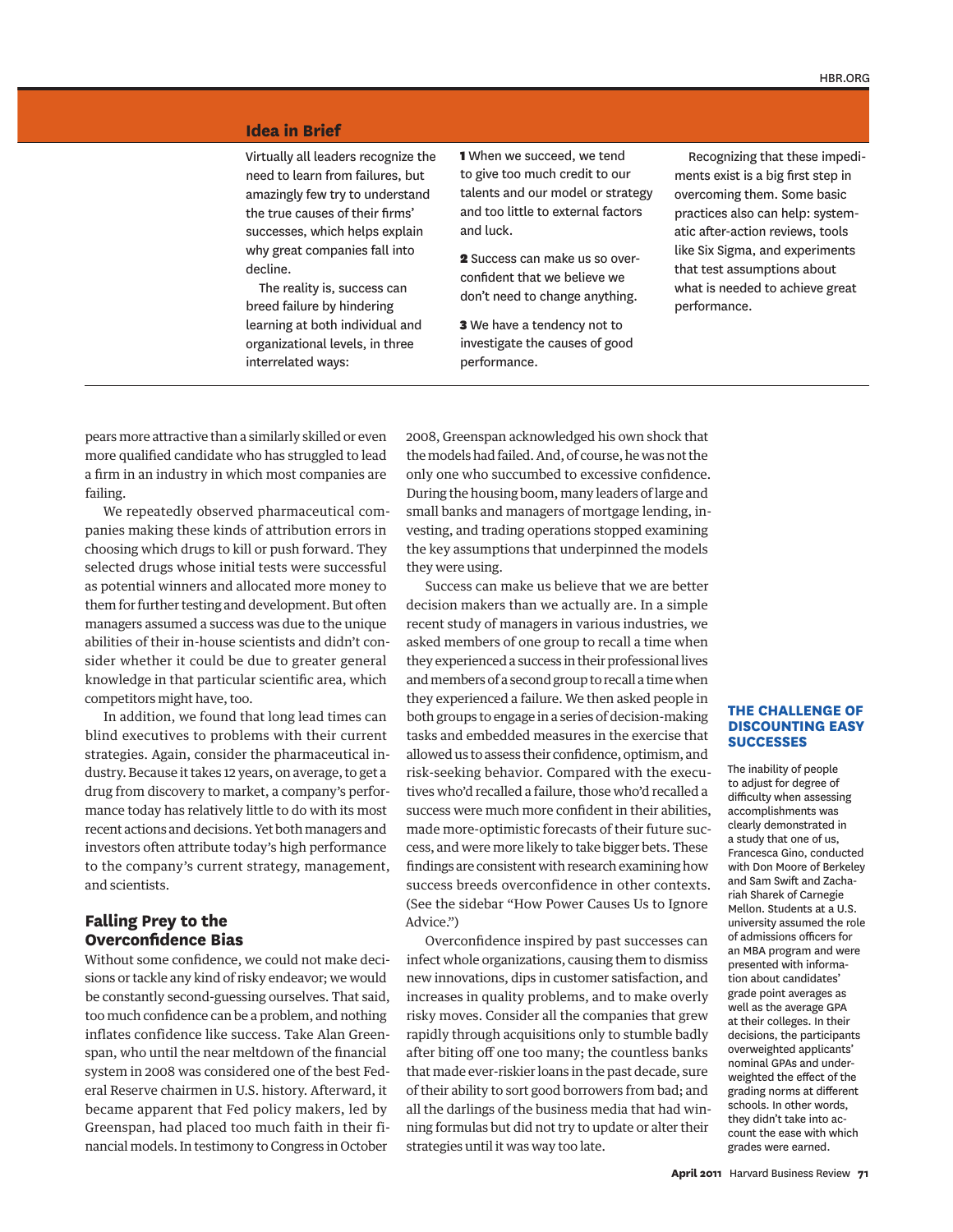## How Power Causes Us to Ignore Advice

When we're in positions of authority and influence, we tend to shut out those bearing bad news.

Research that Francesca Gino recently conducted with Leigh Tost of the University of Washington and Rick Larrick of Duke University illustrated this phenomenon. In one study a group of participants (students from U.S. universities) were asked to write about a time they had power over other people, a task that significantly boosted their level

of confidence. Another group were asked to write about a time other people had power over them, a task that lowered their level of confidence. Then the participants were asked to make a series of decisions with the advice from an expert. When feeling confident, people placed more weight on their own opinion than on the adviser's, even though follow-

ing the adviser's recommendations would have improved their decisions.

In another study, similar feelings of confidence experienced by a team leader caused the leader to do most of the talking during the team discussion and, as a result, to fail to discover critical information that other team members had.

#### **Failing to Ask Why**

When you're confronted with failure, it's natural to ask why disaster struck. Unfortunately, success does not trigger such soul-searching. Success is commonly interpreted as evidence not only that your existing strategy and practices work but also that you have all the knowledge and information you need. Several studies, as well as our own research, show that most people tend to think this way. (See the sidebar "How Success Makes Us Less Reflective.")

We have seen the same pattern in the real world. The efforts invested in understanding the causes of the recent financial crash dwarf the efforts that were made to understand why things seemed to be going so well before. In hospitals, doctors conduct rigorous "mortality and morbidity reviews" of cases that ended badly, but little systematic effort is made to understand why patients recover. Even Toyota, which built its vaunted production system around vigorous learning, was much better at uncovering the causes of its problems than of its success. This was revealed by its recent recalls, when its leaders admitted that their success in pursuing higher sales and market share had blinded them to the fact that operations had essentially compromised quality to achieve growth.

#### **A Simple Model of Learning**

To avoid the success-breeds-failure trap, you need to understand how experience shapes learning. Learning is, of course, a highly complex cognitive and organizational process, and numerous models have been developed about it in the academic literature. Drawing from those, we present a simplified model that highlights the effect that success and failure have on learning.

We start with the premise that individuals and organizations at any point in time hold certain theories, models, principles, and rules of thumb that

guide their actions. Your choices about the people you hire, the projects you fund (or terminate), the features you include in new product designs, and the business strategies you pursue are all influenced by them. Sometimes theories are quite sophisticated and rooted in science or decades of practical experience. But in many other cases, they are pretty informal—and we may not even be aware that they are swaying our decisions.

Learning is the process of updating our theories. In some cases personal experience alters them. For example, Steve Jobs recounted in a 2005 graduation speech at Stanford University how the inclusion of multiple typefaces and proportional spacing on the first Macintosh stemmed from the calligraphy course he took after dropping out of college. But members of an organization also learn together. Experience with both winners (the iPod) and losers (the Newton) has caused Apple, as a company, to update its theories of what leads to successful products.

From this perspective, learning is all about understanding why things happen and why some decisions lead to specific outcomes. This understanding does not come automatically. We make a conscious choice to challenge our assumptions and models. And usually, we do so as the result of a failure. This has been true from the time we first tried to walk or ride a bicycle. We fall down, it hurts, and we try another approach. An amazing number of high-ranking executives report that early failures in their careers taught them lessons that ultimately led to their success. Failure provides a motivation for organizations to learn, too.

But what about success? Success does not disprove your theory. And if it isn't broken, why fix it? Consequently, when we succeed, we just focus on applying what we already know to solving problems. We don't revise our theories or expand our knowledge of how our business works.

#### **HOW SUCCESS MAKES US LESS REFLECTIVE**

In a recent study we conducted in a controlled laboratory setting, students from U.S. universities were asked to work on two decision-making problems. Learning from experience on the first problem could help them perform well on the second. After submitting their solutions to the first problem, the participants were told whether or not they had succeeded. They were then given time to reflect before starting the second problem. Compared with the people who failed at the first problem, those who succeeded spent significantly less time reflecting on the strategies they'd used. This had a cost: Those who succeeded on the first task were more likely to fail on the second. They had neglected to ask why.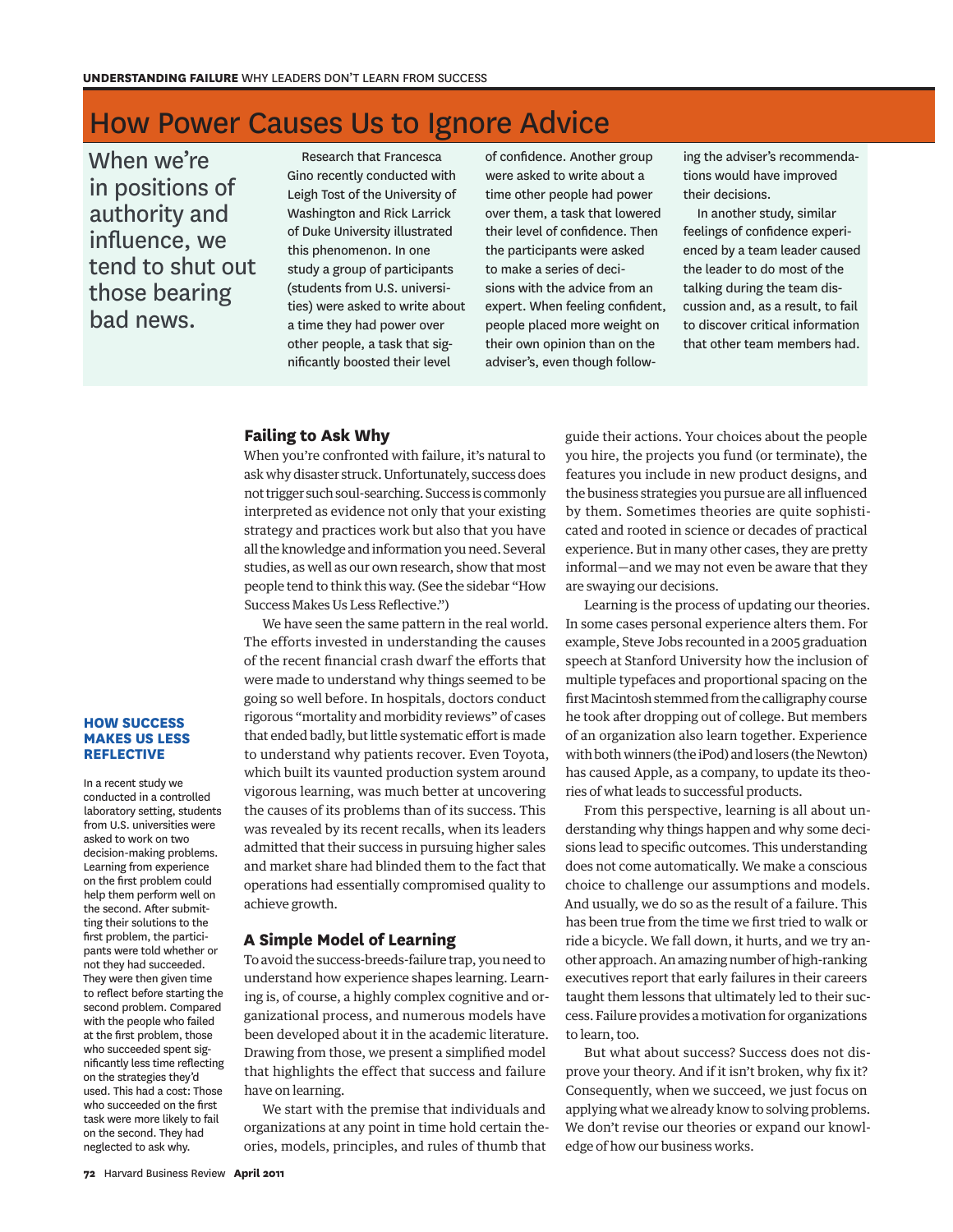## FOCUS ON FAILURE

### SEMANTICS

The word "failure" appears in HBR with regularity, but the context in which it is used has changed along with the times.



Does success mean "it isn't broken"? Not necessarily. The reality is that while a success (or a string of successes) may mean you're on the right track, you can't assume this to be true without further testing, experimentation, and reflection. You should use success to breed more success by understanding it. Consider Jobs's decision to launch the iPhone, learn from that experience, and apply that knowledge to launch the iPad. Jobs and others at Apple were undoubtedly wary of plunging ahead with the iPad first because of the failure of Apple's Newton tablet in the 1990s. In a brilliant move, they recognized that a touchphone would be easier to launch, given the existing smartphone market, making it the ideal vehicle for Apple to learn about and perfect touch devices.

This example points to a better model for learning, one in which failure and success are on equal footing and both trigger further investigation that helps us revise our assumptions, models, and theories.

#### **Five Ways to Learn**

How can you avoid the traps we have discussed? Here are some approaches and strategies that you and your organization can use.

**Celebrate success but examine it.** There is nothing wrong with toasting your success. But if you stop with the clinking of the champagne glasses, you have missed a huge opportunity. When a win is achieved, the organization needs to investigate what led to it with the same rigor and scrutiny it might apply to understanding the causes of failure.

Recognize that this may be an uncomfortable process. You may learn, for instance, that success was achieved only by happenstance. A biotechnology company we studied, which faced a serious shortage of capacity to produce an important new product, is a case in point. Just when it appeared that the firm would not be able to meet demand, its leaders discovered that a competitor had put a plant up for sale—a stroke of luck that allowed the company to buy all the capacity it needed. The product launched and was extremely successful. Instead of simply rejoicing in their good fortune and moving on, the company's leaders revisited why the introduction had gone so well. That review highlighted the part luck had played. And when they examined why the company had been so vulnerable in the first place, they learned that its demand-forecasting and capacity-planning processes were broken.

The search for causes of success may also identify factors that may be hard or even undesirable to replicate. In one project we studied, a group responsible for developing the software for a complex electronic system was so far behind, it risked delaying a strategic launch. By doubling the size of the team and working 80-hour weeks, the group finished in the nick of time. The product was a major commercial hit. Even so, the company wisely conducted a detailed postproject assessment. While lauding the software development team's dedication, the assessment highlighted critical problems in its process that needed to be fixed.

**Institute systematic project reviews.** The military holds "after-action reviews" (AARs) of each combat encounter and combat-training exercise, irrespective of the outcome. As in business, the reasons for success or failure in combat often are not clear. AARs are debriefs that, when used properly, generate specific recommendations that can be put to use immediately. Companies can employ the same process, which is relatively straightforward. Like sports coaches and players who convene right after a game to review a team's performance, AAR participants meet after an important event or activity to discuss four key questions: What did we set out to do? What actually happened? Why did it happen? What are we going to do next time?

Pixar, which has had 11 hit animated films in a row (and therefore is an organization that would be very vulnerable to the kinds of traps we have discussed), conducts rigorous reviews of the process used to make each of its films. In "How Pixar Fosters Collective Creativity" (HBR September 2008), Ed Catmull, the president of Pixar, confessed that people don't like to do them and would prefer to just celebrate victories and move on. So Pixar employs various methods to ensure that team members don't